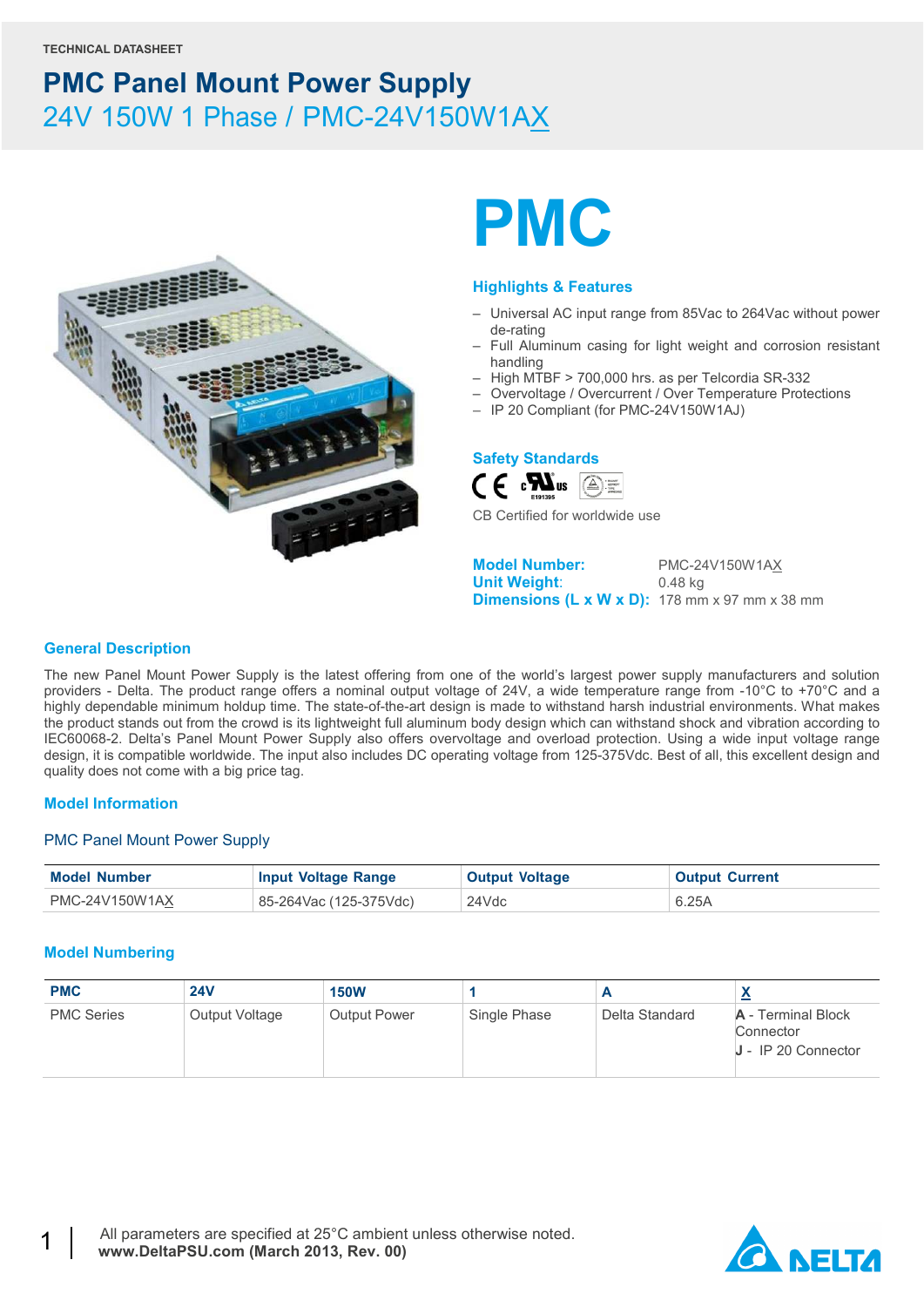#### **Specifications**

#### Input Ratings / Characteristics

| Nominal Input Voltage    | 100-240Vac                           |
|--------------------------|--------------------------------------|
| Input Voltage Range      | 85-264Vac                            |
| Nominal Input Frequency  | 50-60Hz                              |
| Input Frequency Range    | 47-63Hz                              |
| Nominal DC Input Voltage | 125-250Vdc                           |
| DC Input Voltage Range   | 125-375Vdc                           |
| Input Current            | < 3.1A @ 115Vac, < 2.0A @ 230Vac     |
| Efficiency at 100% Load  | $> 87\%$ @ 115Vac, $> 88\%$ @ 230Vac |
| Max Inrush Current       | $<$ 60A @ 115Vac, $<$ 120A @ 230Vac  |
| Power Factor             | <b>NA</b>                            |
| Leakage Current          | $<$ 1mA @ 240Vac                     |
|                          |                                      |

### Output Ratings / Characteristics

| Nominal Output Voltage                                | 24Vdc                                                     |
|-------------------------------------------------------|-----------------------------------------------------------|
| Output Voltage Tolerance                              | $\pm$ 2% (initial set point tolerance from factory)       |
| Output Voltage Adjustment Range                       | 22-28Vdc                                                  |
| Output Current                                        | 6.25A                                                     |
| <b>Output Power</b>                                   | <b>150W</b>                                               |
| Line Regulation                                       | $0.5\%$ typ. (@ 85-264Vac input, 100% load)               |
| Load Regulation                                       | $1\%$ typ. (@ 85-264Vac input, 0-100% load)               |
| PARD (20MHz)                                          | $< 100$ m $Vpp$                                           |
| Rise Time                                             | $\leq$ 30ms @ nominal input (100% load)                   |
| Start-up Time                                         | $\leq$ 1000ms $\textcircled{a}$ nominal input (100% load) |
| Hold-up Time                                          | $>$ 15ms @ 115Vac, $>$ 80ms @ 230Vac (100% load)          |
| Dynamic Response (Overshoot & Undershoot O/P Voltage) | ± 5% @ 0-100% load                                        |
| Start-up with Capacitive Loads                        | 8,000µF Max                                               |

#### **Mechanical**

| Case Cover                   | Aluminium                                      |
|------------------------------|------------------------------------------------|
| Dimensions (L x W x D)       | 178 mm x 97 mm x 38 mm                         |
| Unit Weight                  | 0.48 kg                                        |
| Indicator                    | Green LED (DC OK)                              |
| System Cooling               | Convection                                     |
| Terminal<br>Input and Output | PMC-24V150W1AA: M3.5 x 7 Pins (Rated 300V/15A) |
|                              | PMC-24V150W1AJ: M3.5 x 7 Pins (Rated 300V/20A) |
| Wire                         | PMC-24V150W1AA: AWG 22-14                      |
|                              | PMC-24V150W1AJ: AWG 22-12                      |
| Noise                        | Sound Pressure Level (SPL) <40dBA              |

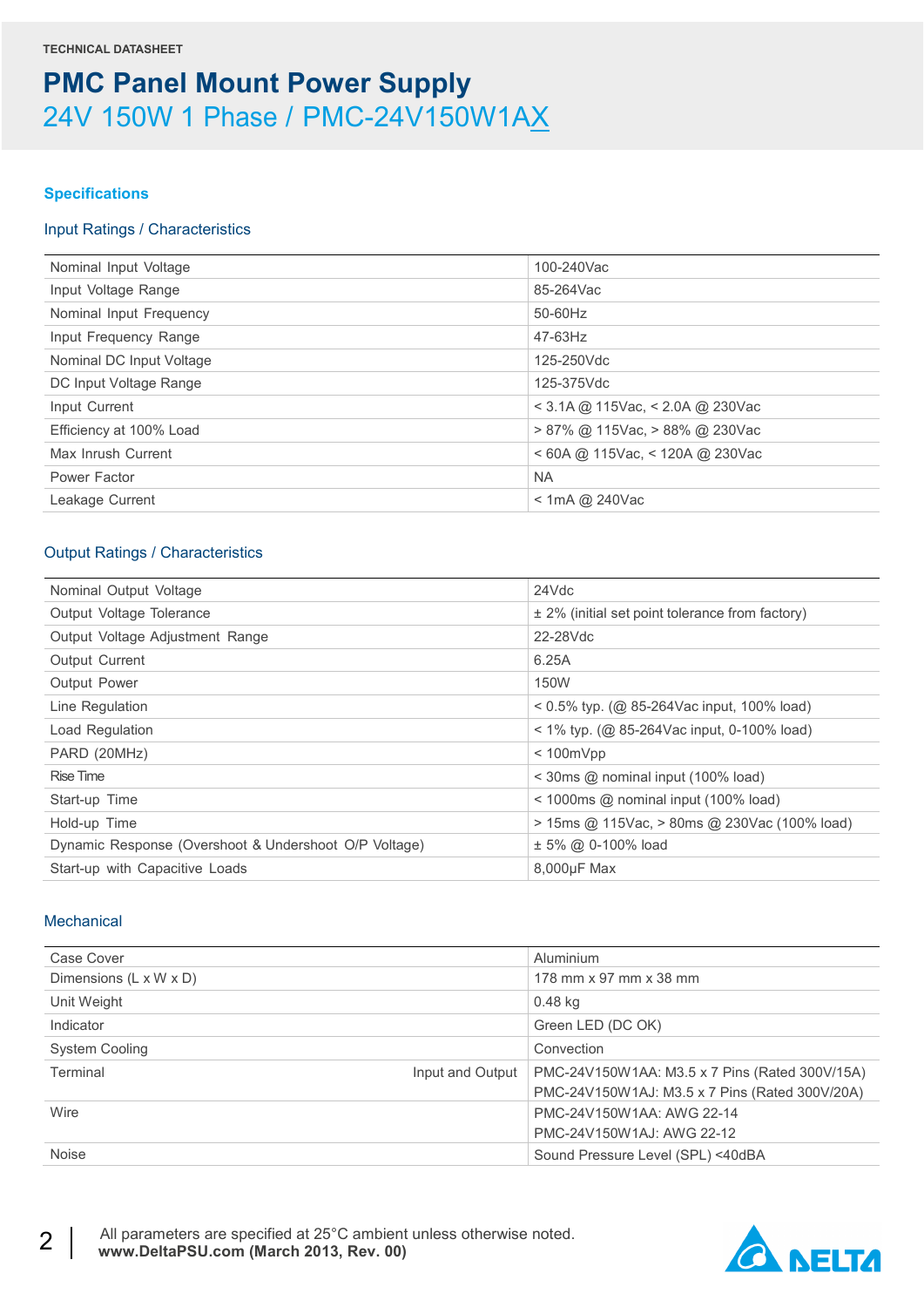#### Environment

| Surrounding Air Temperature | Operating | $-10^{\circ}$ C to $+70^{\circ}$ C                                                                           |
|-----------------------------|-----------|--------------------------------------------------------------------------------------------------------------|
|                             | Storage   | $-25^{\circ}$ C to $+85^{\circ}$ C                                                                           |
| Power De-rating             |           | > 50°C de-rate power by 2.5% / °C                                                                            |
| <b>Operating Humidity</b>   |           | $<$ 95% RH                                                                                                   |
| <b>Operating Altitude</b>   |           | 3.000 Meters                                                                                                 |
| Shock Test (Non-Operating)  |           | IEC60068-2-27, 30G (300m/S <sup>2</sup> ) for a duration of 18ms<br>3 times per direction, 18 times in total |
| Vibration (Non-Operating)   |           | IEC60068-2-6, 10Hz to 500Hz @ 50m/S <sup>2</sup> (5G peak);<br>20 min per axis for all X, Y, Z direction     |
| <b>Pollution Degree</b>     |           | 2                                                                                                            |

#### **Protections**

| Overvoltage                     | < 32V ±10%, SELV output, Hicc-up Mode,      |
|---------------------------------|---------------------------------------------|
|                                 | Non-Latching (Auto recovery).               |
| Overload / Overcurrent          | > 120% of rated load current, Hicc-up Mode, |
|                                 | Non-Latching (Auto recovery).               |
| Over Temperature                | < 75°C Ambient Temp@ 100% load,             |
|                                 | Non-Latching (Auto-recovery).               |
| <b>Short Circuit</b>            | Hicc-up Mode, Non-Latching                  |
|                                 | (Auto-recovery when the fault is removed).  |
| <b>Protection Against Shock</b> | Class I with PE* connection                 |

\*PE: Primary Earth

#### Reliability Data

| MTBF                   | $>$ 700,000 hrs, as per per Telcordia SR-332 |
|------------------------|----------------------------------------------|
| Expected Cap Life Time | 10 years (115Vac & 230Vac, 50% load @ 40°C)  |

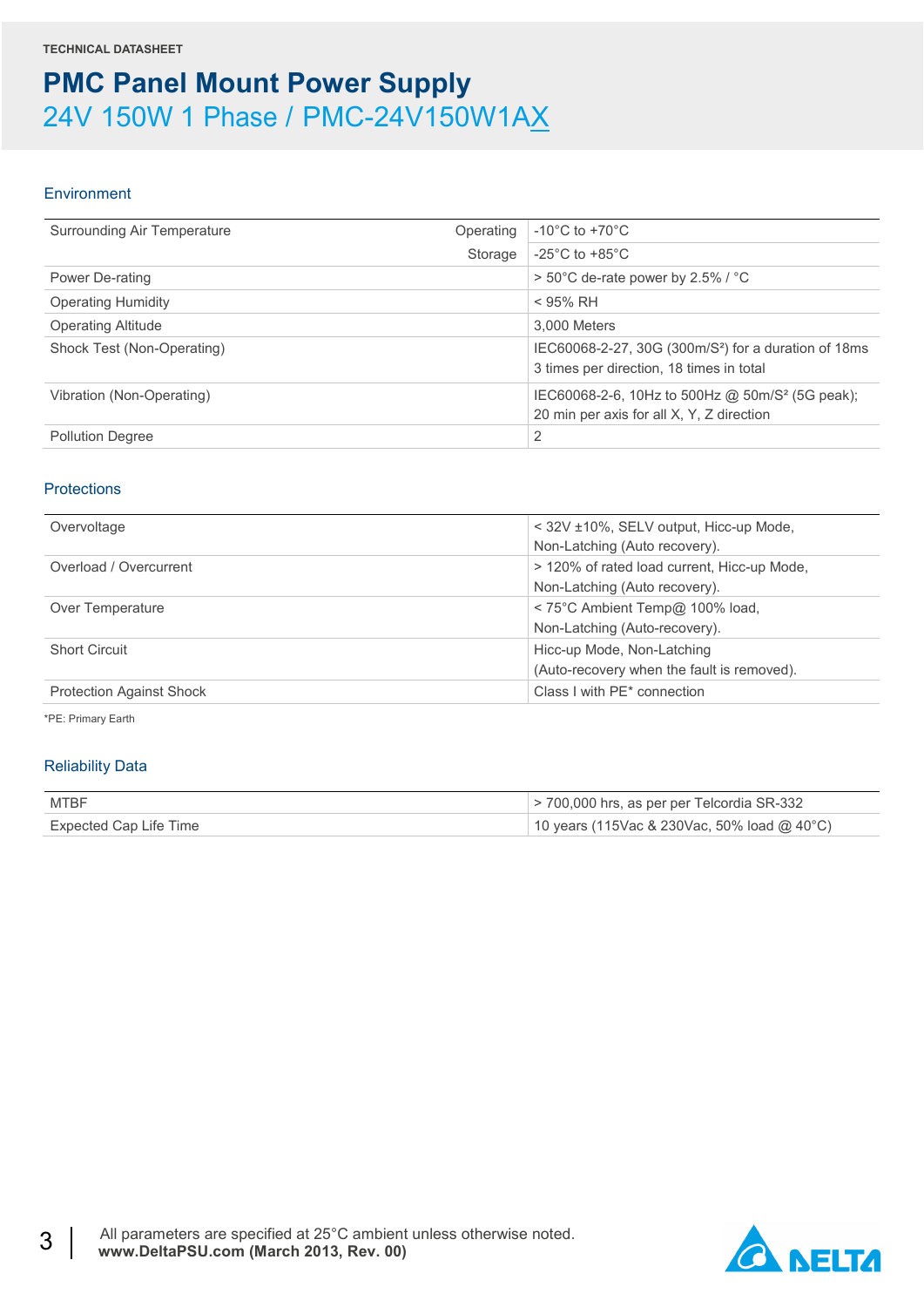#### Safety Standards / Directives

| <b>Electrical Safety</b>  |                                  | TUV Bauart to EN60950-1, UL/cUL recognized to<br>UL60950-1 and CSA C22.2 No. 60950-1, CB scheme to<br>IEC60950-1 |
|---------------------------|----------------------------------|------------------------------------------------------------------------------------------------------------------|
| <b>CE</b>                 |                                  | In conformance with EMC Directive 2004/108/EC and<br>Low Voltage Directive 2006/95/EC                            |
| Material and Parts        |                                  | RoHS Directive 2011/65/EU Compliant                                                                              |
| <b>Galvanic Isolation</b> | Input to Output                  | 3.0 KVac                                                                                                         |
|                           | Input to Ground $\vert$ 1.5 KVac |                                                                                                                  |
|                           | Output to Ground                 | 500 Vac                                                                                                          |

#### EMC

| <b>EMC</b> / Emissions                   |               | CISPR22, EN55022, FCC Title 47: Class B                                                              |
|------------------------------------------|---------------|------------------------------------------------------------------------------------------------------|
| Immunity to                              |               |                                                                                                      |
| Electrostatic Discharge                  | IEC61000-4-2  | Level 4 Criteria $A^{1}$<br>Air Discharge: 15kV<br>Contact Discharge: 8kV                            |
| Radiated Field                           | IEC61000-4-3  | Level 3 Criteria $A^{1}$<br>80MHz-1GHz, 10V/M with 1kHz tone / 80% modulation                        |
| <b>Electrical Fast Transient / Burst</b> | IEC61000-4-4  | Level 3 Criteria $A^{1}$<br>2kV                                                                      |
| Surge                                    | IEC61000-4-5  | Level 3 Criteria $A^{1}$<br>Common Mode <sup>2)</sup> : 2kV<br>Differential Mode <sup>3</sup> : 2kV  |
| Conducted                                | IEC61000-4-6  | Level 3 Criteria $A^{1}$<br>150kHz-80MHz, 10Vrms                                                     |
| Power Frequency Magnetic Fields          | IEC61000-4-8  | Criteria $A^{1}$<br>10A/Meter                                                                        |
| <b>Voltage Dips</b>                      | IEC61000-4-11 | 100% dip; 1 cycle (20ms); Self Recoverable                                                           |
| Low Energy Pulse Test (Ring Wave)        | IEC61000-4-12 | Level 3 Criteria $A^{1}$<br>Common Mode <sup>2)</sup> : 2kV<br>Differential Mode <sup>3)</sup> : 1kV |

1) Criteria A: Normal performance within the specification limits

2) Asymmetrical: Common mode (Line to earth)

3) Symmetrical: Differential mode (Line to line)

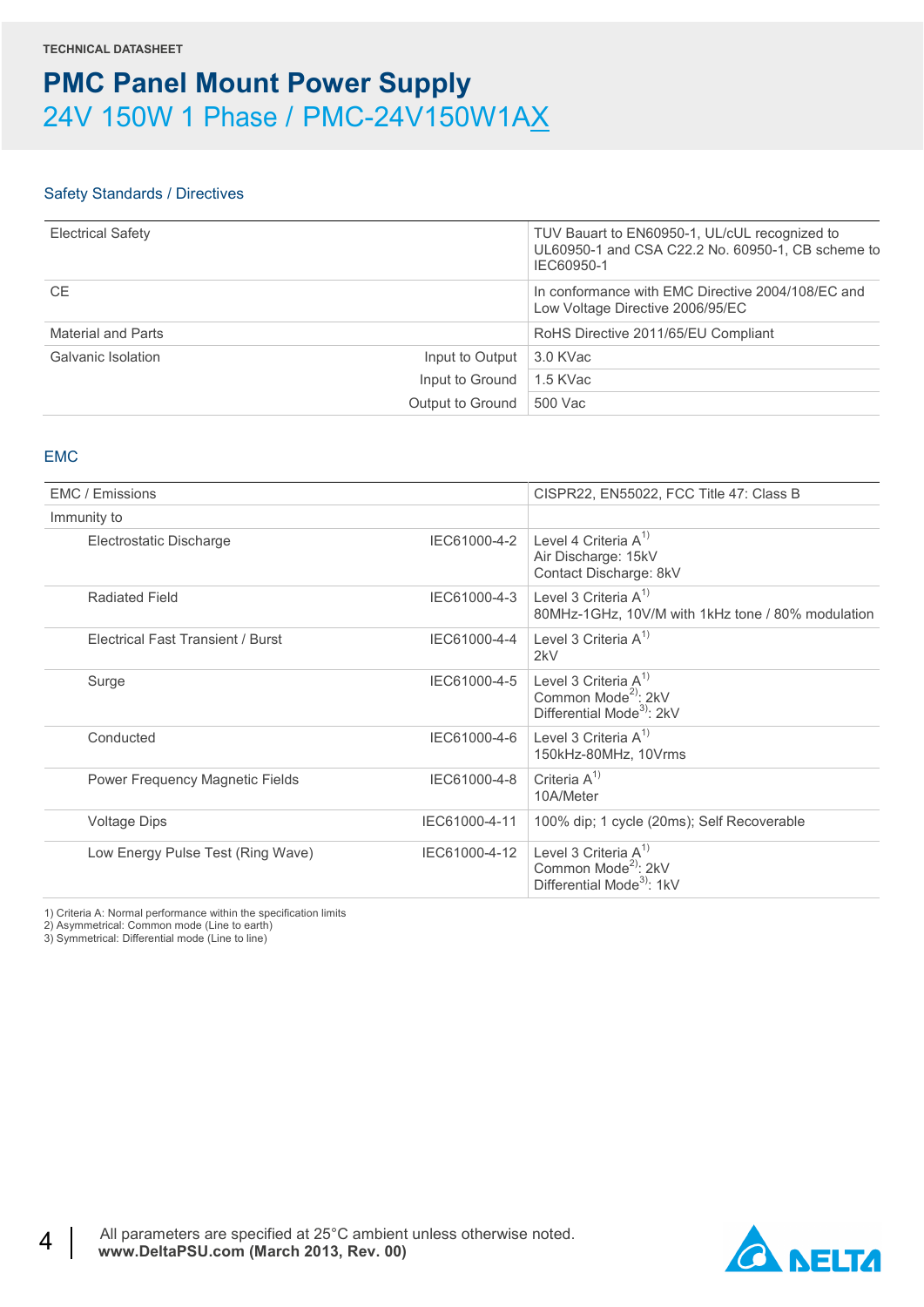#### **Block Diagram**



- 1) Input & Output terminal block connector
- 2) DC Voltage adjustment potentiometer
- 3) DC OK control LED (Green)

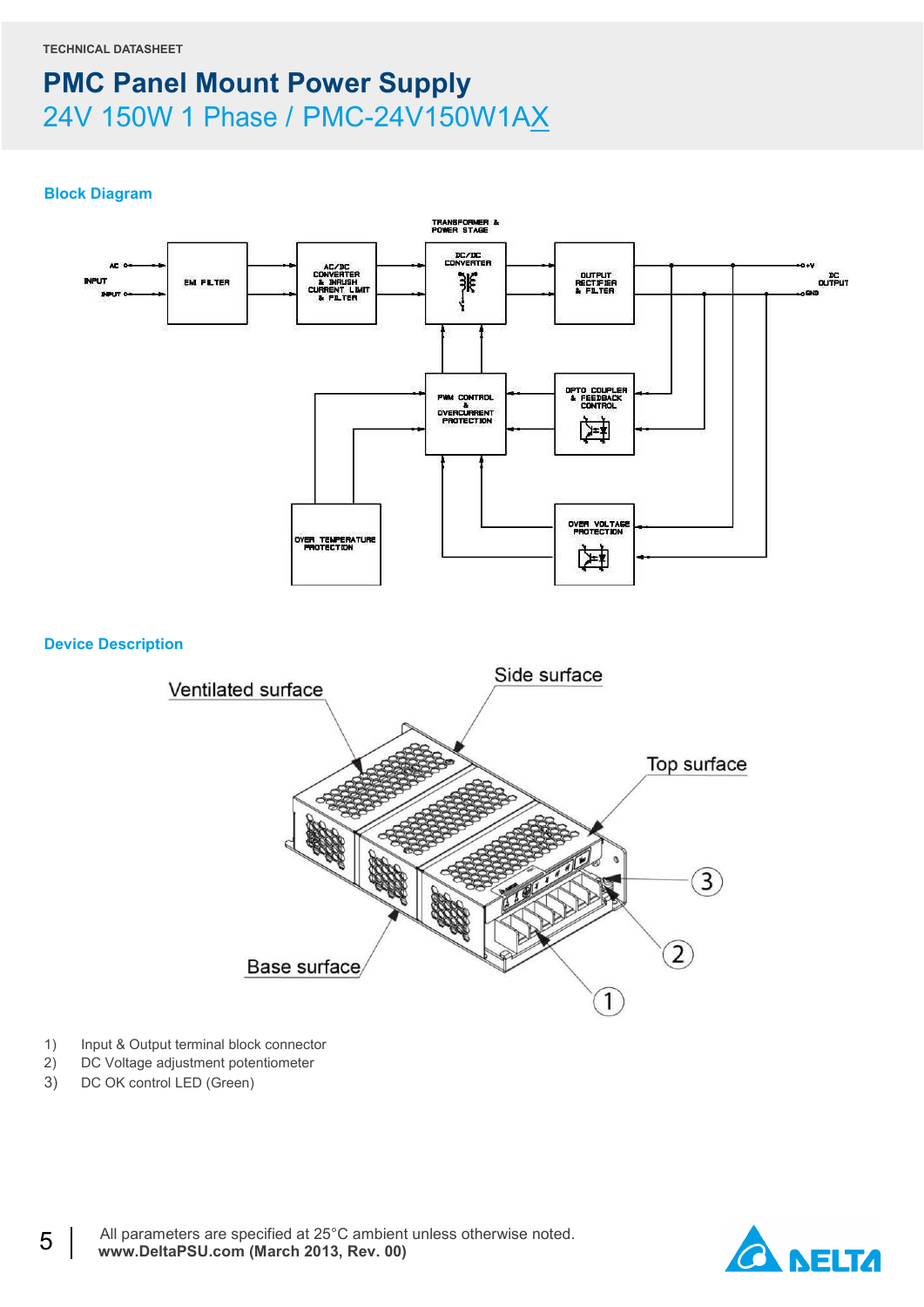#### **Dimensions**

**L x W x D:** 178 x 97 x 38 mm



### **Engineering Data**

#### De-rating VS surrounding air temperature



**Fig. 1 De-rating for Vertical and Horizontal Mounting Orientation > 50°C de-rate power by 2.5% / °C** 

#### **Note**

- 1. Power supply components may degrade, or be damaged, when the power supply is continuously used outside the shaded region, refer to the graph shown in Fig. 1.
- 2. If the output capacity is not reduced when the surrounding air temperature > 50°C, the device may run into Over Temperature Protection. When activated, the output voltage will go into bouncing mode and will recover when the surrounding air temperature is lowered or the load is reduced as far as necessary to keep the device in working condition.
- 3. If the device has to be mounted in any other orientation, please do not hesitate to contact **info@deltapsu.com** for more details.
- 4. In order for the device to function in the manner intended, it is also necessary to keep a safety distance of 20mm with adjacent units while the device is in operation.
- 5. Depending on the surrounding air temperature and output load delivered by the power supply, the device housing can be very hot!

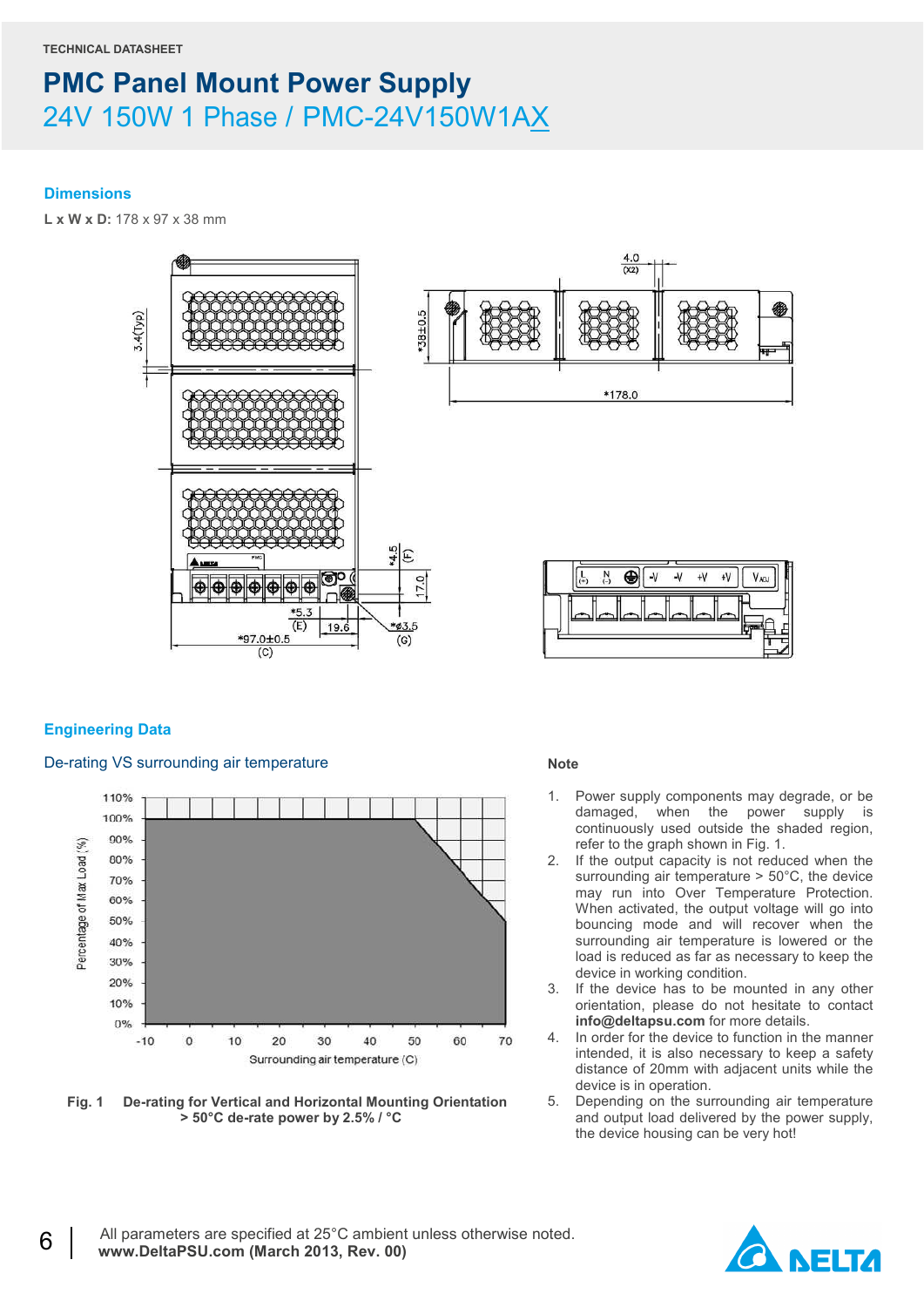### De-rating VS AC input voltage



■ No output power de-rating across the entire input voltage range

### **Assembly & Installation**

#### **Mounting**

Ⓐ Mounting holes for power supply assembly onto the mounting surface. Power supply shall be mounted on minimum 2 mounting holes using M3 screw minimum 5 mm length.

Ⓑ This surface belongs to customer's end system or panel where the power supply is mounted.

Ⓒ Connector.

Side Mounting (Vertical) **Base Mounting (Vertical)** Side Mounting (Horizontal)







**Fig. 2 Mounting Orientation**

#### Installation



- Only use M3 screw ≤ 6 mm through the base mounting holes. This is to keep a safe distance between the screw and internal components.
- Recommended mounting tightening torque : 4~8Kgf.cm

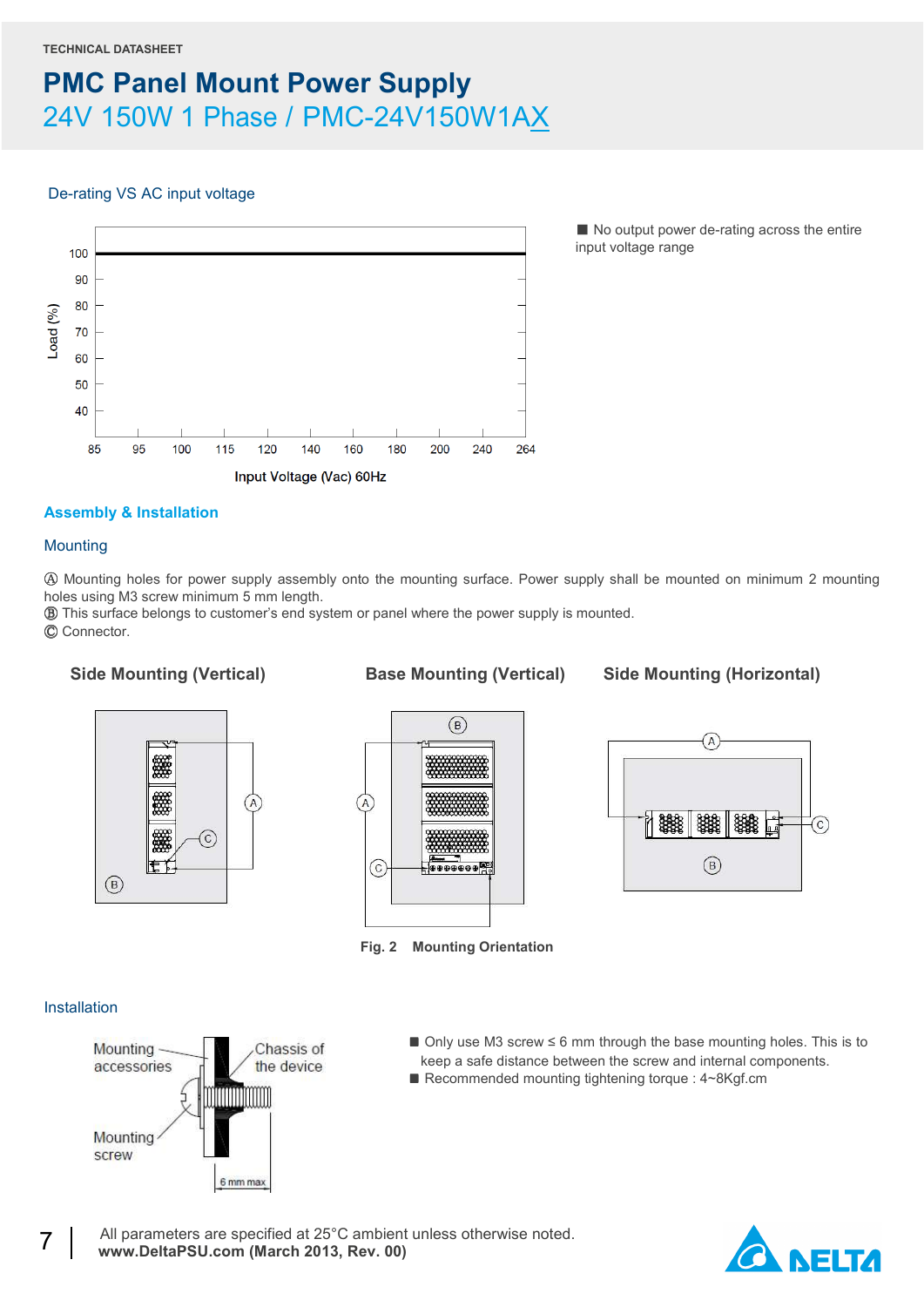#### Safety Instructions

- To ensure sufficient convection cooling, always maintain a safety distance of > 20mm from all ventilated surfaces while the device is in operation.
- The device is not recommended to be placed on low thermal conductive surface, for example, plastics.
- Note that the enclosure of the device can become very hot depending on the ambient temperature and load of the power supply. Do not touch the device while it is in operation or immediately after power is turned OFF. Risk of burning!
- Do not touch the terminals while power is being supplied. Risk of electric shock.
- Prevent any foreign metal, particles or conductors to enter the device through the openings during installation. It can cause: - Electric shock; Safety Hazard; Fire; Product failure
- Warning: When connecting the device, secure Earth connection before connecting L and N. When disconnecting the device, remove L and N connections before removing the Earth connection.

#### **Functions**

#### ■ Graph illustrating the Start-up Time, Rise Time, and Hold-up Time



#### Start-up Time

The time required for the output voltage to reach 90% of its set value, after the input voltage is applied.

#### Rise Time

The time required for the output voltage to change from 10% to 90% of its set value.

#### Hold-up Time

Hold up time is the time when the AC input collapses and output voltage retains regulation for a certain period of time. The time required for the output to reach 95% of its set value, after the input voltage is removed.

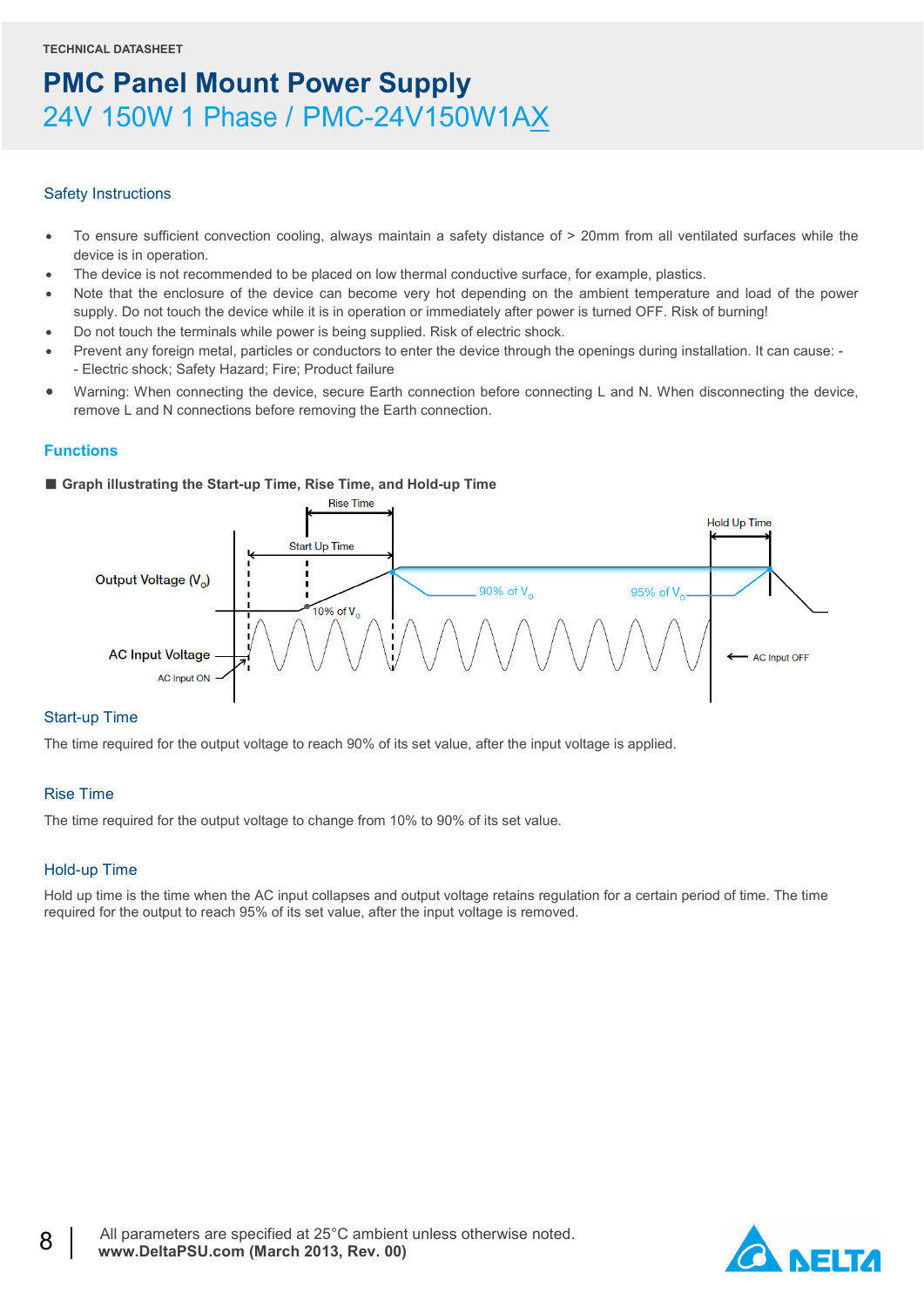#### Inrush Current

Inrush Current is the first surge current seen on the input side when AC input is applied to the power supply. It is the first pulse captured; see a typical picture for the inrush current as seen in the power supply.



#### Dynamic Response

The power supply output voltage will remains within ±5% of its steady state value, when subjected to a dynamic load from 0 to 100% of its rated current.



#### Overvoltage Protection

The power supply's overvoltage circuit will be activated when its internal feedback circuit fails. The output voltage shall not exceed its specifications defined on Page 3 under "Protections".



#### Overload & Overcurrent Protections

The power supply's Overload (OLP) and Over current (OCP) Protections will be activated when output current exceeds 120% of  $I<sub>O</sub>$  (Max load). In such occurrence, the  $V<sub>O</sub>$  will start to droop and once the power supply has reached its maximum power limit, the protection is activated and the power supply will go into "Hiccup mode" (Auto-Recovery). The power supply will recover once the fault condition of the OLP and OCP is removed and  $I<sub>0</sub>$  is back within the specifications.



Additionally, if the  $I<sub>0</sub>$  is < 120% but > 100% for a prolong period of time (depending on the load), the Over Temperature Protection (OTP) will be activated due to high temperature on critical components. The power supply will then go into "Hiccup mode" until power supply cool down.

#### Over Temperature Protection

As mentioned above, the power supply also has Over Temperature Protection (OTP). This is activated when the overload condition persists for an extended duration and the output current is below the overload trigger point but > 100% load. In the event of a higher operating condition at 100% load, the power supply will run into OTP when the surrounding air temperature is > 75°C. When activated, the output voltage will go into bouncing mode until the operating surrounding temperature drops to 50°C or output capacity is reduced as recommended in the de-rating graph.

#### Short Circuit Protection

The power supply's output OLP/OCP function also provides protection against short circuits. When a short circuit is applied, the output current will operate in "Hiccup mode", as shown in the illustration in the OLP/OCP section on this page. The power supply will return to normal operation after the short circuit is removed.

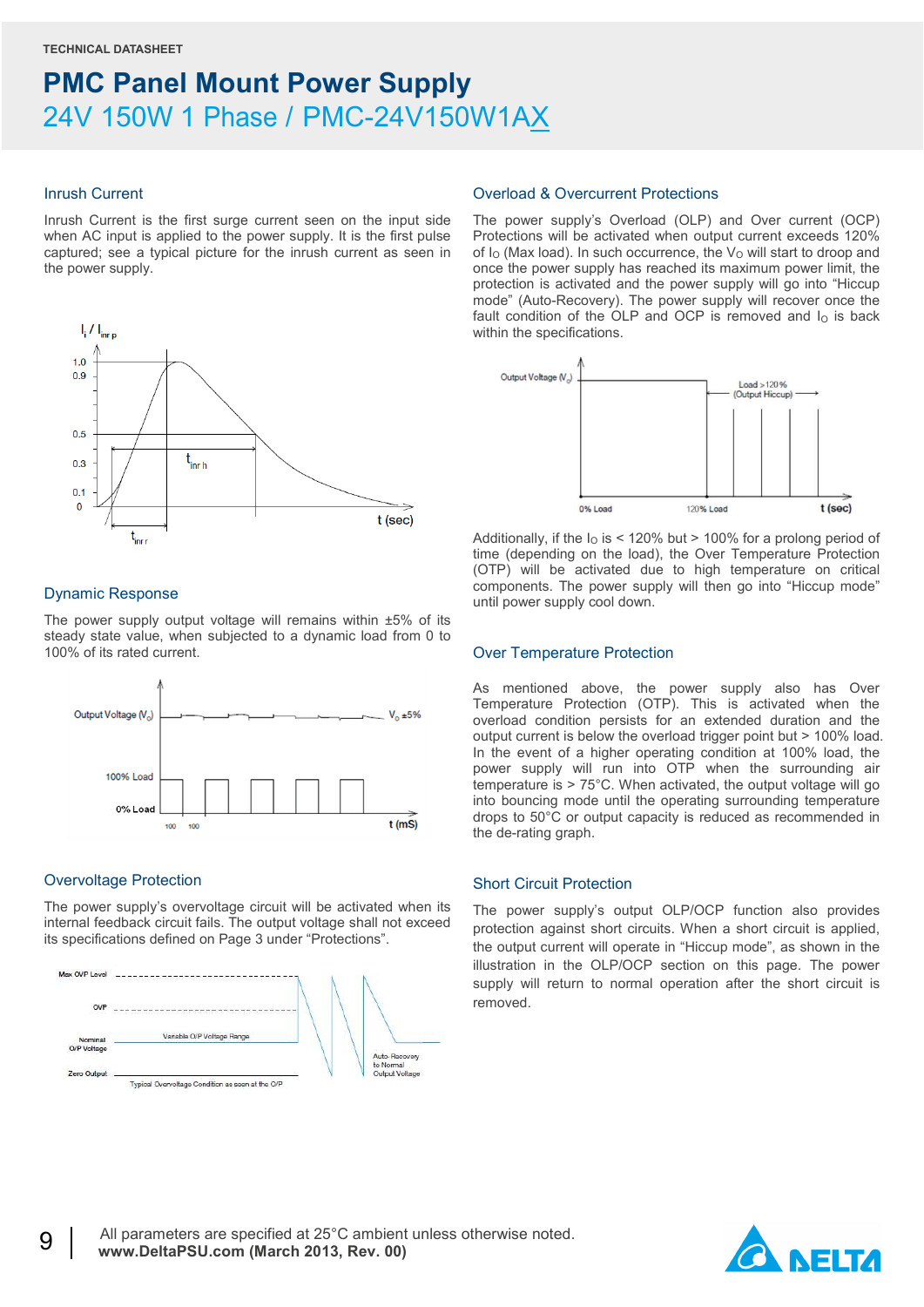#### Operating Mode



#### **Fig. 3 Redundancy / Parallel Operation Connection Diagram**

#### ■ Redundancy Operation

In order to ensure proper redundancy operation for the power supply unit (PSU), ensure that the output voltage difference between the two units is kept at 0.45~0.50V for 24V supplies. Follow simple steps given below to verify:

#### **Step 1.**

Measure output voltage of PSU 1 and PSU 2. If PSU 1 is the master unit, then  $V<sub>O</sub>$  of PSU 1 must be higher than PSU 2.

In order to set the output voltage, connect the power supply to 50% load and set the PSU 1 and PSU 2 output voltage.

#### **Step 2.**

Connect the right DRR module, 20A as per the system requirement to the power supply units PSU 1 and PSU 2 at Vin 1 & Vin 2 respectively.

#### **Step 3.**

Connect the system load from V<sub>out</sub>. Please note that output voltage  $V_{\text{out}}$  from DRR module will be =  $V_{\text{O}}$ (output voltage of power supply) –  $V_{drop}^*$  (in DRR module).

#### **Parallel Operation**

These DRR modules can also be used for Parallel function in order to increase the output power by N+1 (e.g. 2.5A + 2.5A = 5A or 2.5A + 2.5A + 2.5A = 7.5A) or current sharing, and thus increasing the power supply and system reliability. Though the PMC-24V150W1AX is not designed for current sharing, a good current sharing between two power supplies can be achieved by following simple steps as below (Refer to Fig. 3 for the Connection Diagram).

#### **Step 1.**

Set output load condition for both supplies at 50% and measure the output voltages.

#### **Step 2.**

Adjust output voltages to the same level or within ±25mV difference.

#### **Step 3.**

Connect PSU 1 and PSU 2 with the DRR-20A module and measure at  $V_{in}$  1 &  $V_{in}$  2 to verify the voltage difference. Ensure the voltages are within ±25mV.

#### **Step 4.**

Output voltage from DRR module  $V_{out}$  will be =  $V_{O}$  (output voltage of power supply) –  $V_{\text{drop}}^*$  (in DRR module).

**\*Vdrop will vary from 0.60V to 0.90V (Typical 0.65V) depending on the load current and surrounding air temperature.**